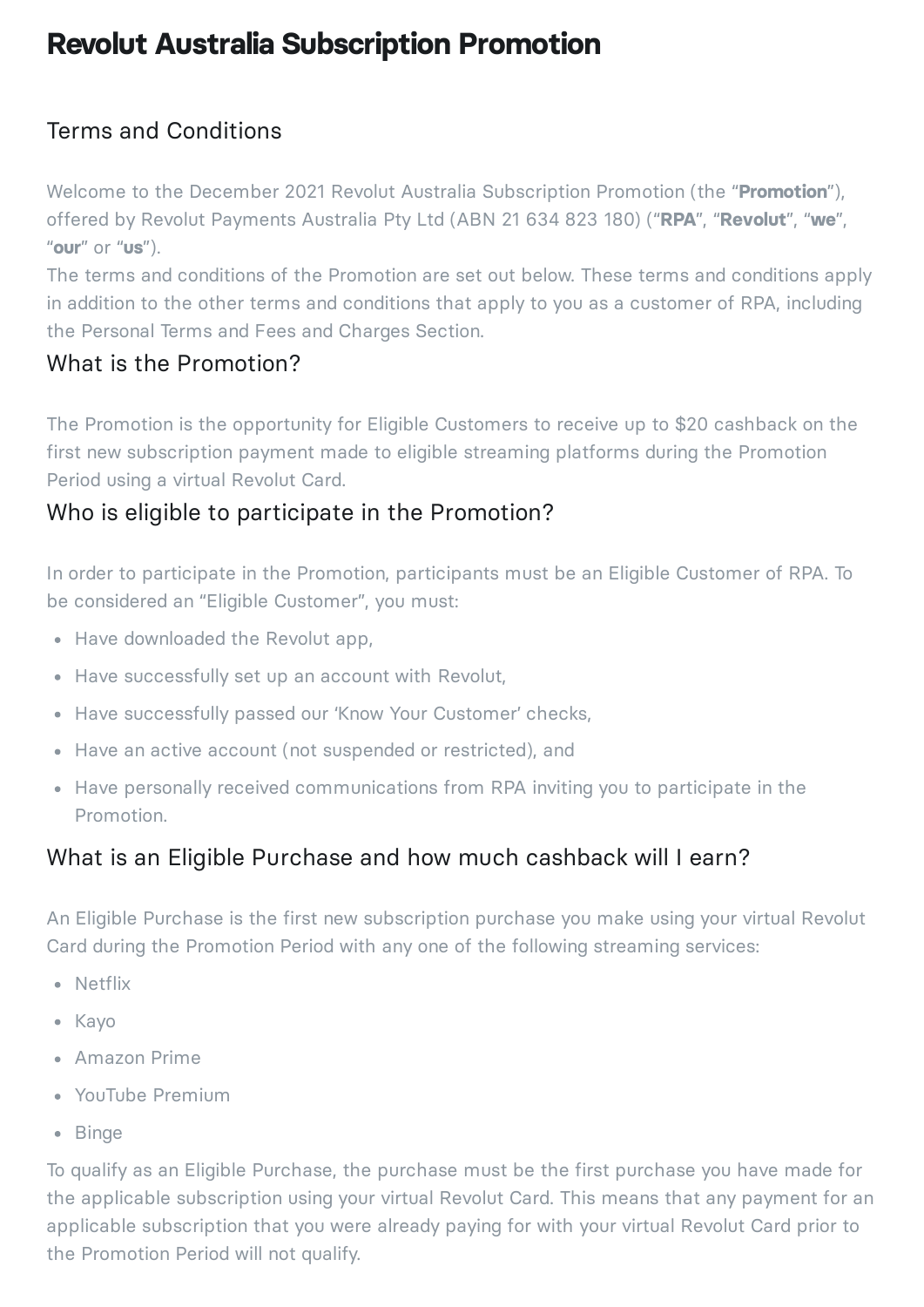Payments using the card details from a physical card or a disposable virtual card will also not be captured by this Promotion.

Under the Promotion, you will receive the value of the Eligible Purchase back from us as a cashback reward, up to a total of \$20. This means that if the value of the Eligible Purchase is less than \$20, you will receive that lesser amount in cashback, and if the subscription is more than \$20, your cashback will be capped at \$20.

The Promotion cashback is limited to one (1) Eligible Purchase, meaning any subsequent subscription purchases will not be eligible for additional cashback under the Promotion. RPA has no partnership or other arrangement with any of the services included in this offer and does not endorse or accept any liability or responsibility for those services. Payment queries or delays in the processing of a subscription payment should be resolved directly with the relevant service. RPA will not share any of your personal information with these services.

# Promotion Period

The Promotion starts on 13 December 2021 12:00am GMT and ends on 31 January 2022 11:59pm GMT (the "Promotion Period").

## What is a virtual Revolut card?

Virtual cards are like regular cards, but you won't receive a physical copy and the card details can only be accessed securely via the Cards tab of the app. Once the card is generated, the virtual card is ready to use immediately.

You can use the card details to make payments online or over the phone. You can even add the virtual card to Apple Pay or Google Pay, to make contactless payments using your phone. How do I create a virtual Revolut card?

To create a virtual card:

- Go to the 'Cards' tab in the app
- Select 'Add card'
- Select 'Virtual prepaid debit card' and complete your order

This card will instantly appear in your app and can be used for online purchases immediately without any further activation. You won't receive a physical copy of this card.

#### When will I receive my cashback?

RPA will credit the cashback amounts into your Revolut Account within ten (10) business days after the **end of the Promotion Period.**

## What else should I know?

The invitation to participate in the Promotion is personal to the recipient. This means that only the recipient directly addressed by RPA in such an invitation may participate in the Promotion using his/her own Revolut account and Revolut card.

We reserve the right to change, modify and/or supplement these Terms and Conditions, and to modify, cancel or suspend the Promotion at our sole discretion at any time.

If we exercise this right we will try to give you advance notice on our website. Please contact Support if you believe you qualify for a particular benefit in relation to the promotion that has not been awarded to you as a result of this early suspension or termination.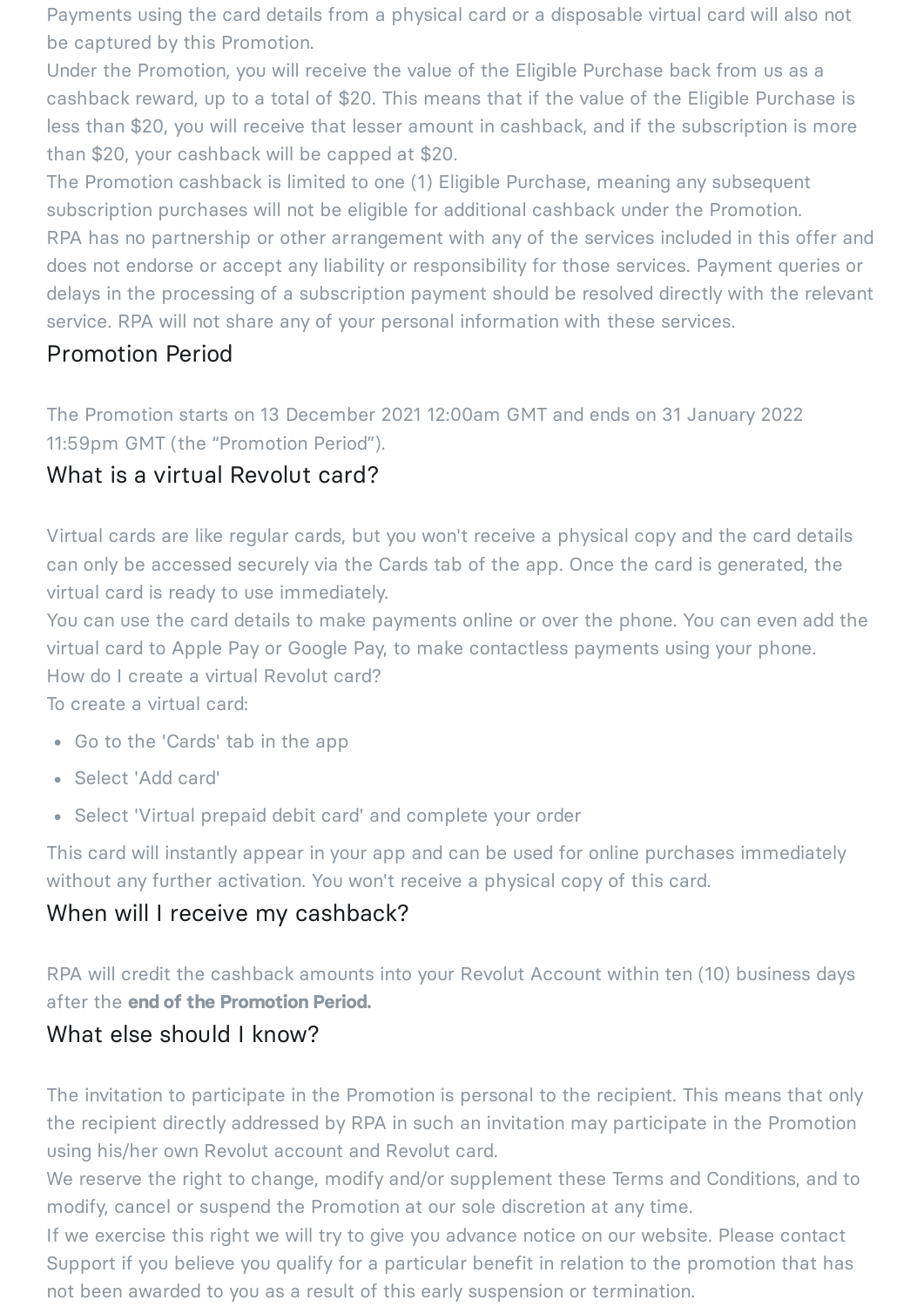Events beyond the control of Revolut may occur that render the awarding of the cashback impossible. Accordingly, RPA will not be liable for any loss, whether directly or indirectly suffered, as a result of an event outside of its control.

If you make an Eligible Purchase during the Promotion Period and subsequently refund this purchase (or the payment is otherwise reversed or declined) at any time either during or after the Promotion Period, then that purchase will not be eligible for cashback under the Promotion (and we may debit any cashback you have already received in respect of such a purchase from your Revolut account).

If you close your Revolut account or your account becomes suspended or restricted before you receive any cashback under this Promotion, then you will no longer be entitled to receive any such cashback and it will not be paid to you.

If we have reasonable grounds to believe that you have engaged in any fraud or material abuse of this Promotion (such as for example attempting to obtain an unfair advantage through deception) we may in our sole discretion take any actions we see fit in the circumstances. The Promotion cashback is in addition to the regular cashback earned by Metal customers for spending with their Revolut card.

Any disputes arising out of or in connection with these terms can be dealt with by the Courts of the State of Victoria.

# **Revolut Australia December 2021 Cashback Promotion**

#### Terms and Conditions

Welcome to the December 2021 Revolut Australia Cashback Promotion (the "Promotion"), offered by Revolut Payments Australia Pty Ltd (ABN 21 634 823 180) ("RPA", "Revolut", "we", "our" or "us").

The terms and conditions of the Promotion are set out below. These terms and conditions apply in addition to the other terms and conditions that apply to you as a customer of RPA, including the Personal Terms and Fees and Charges Section.

## What is the Promotion?

The Promotion is the opportunity for select Eligible Customers to receive 15% cashback on all domestic and international purchases made during the Promotion Period. The 15% cashback is in addition to the regular cashback earned by Metal customers for spending with their Revolut card. The total aggregate cashback you can earn on Eligible Transactions under the Promotion is capped at \$15. Any purchases you make in excess of that total cashback limit will not qualify for cashback under this Promotion.

# Who is eligible to participate in the Promotion?

In order to participate in the Promotion, participants must be an Eligible Customer of RPA. To be considered an "Eligible Customer", you must:

• Have downloaded the Revolut app,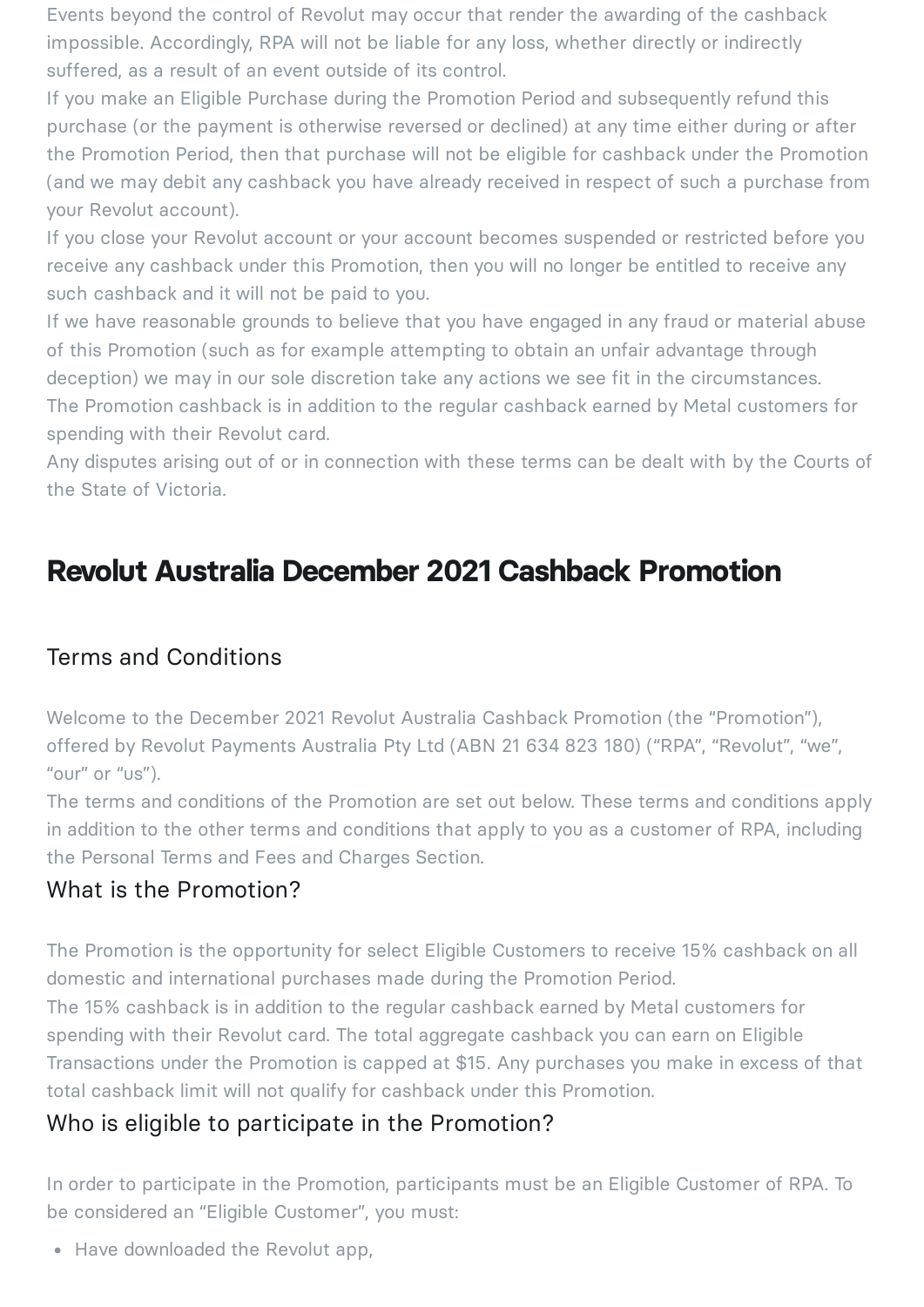- Have successfully set up an account with Revolut (Standard, Premium or Metal account customer),
- Have successfully passed our 'Know Your Customer' checks and been onboarded,
- Have an active account (not suspended or restricted), and
- Have personally received communications from Revolut inviting you to participate in the Promotion.

#### Promotion Period

The Promotion starts on 7 December 2021 12:00am GMT and ends on 7 January 2022 11:59pm GMT (the "Promotion Period").

#### When will I receive my cashback?

RPA will credit the cashback amounts into your Revolut Account within ten (10) business days after the end of the Promotion Period.

#### What else should I know?

The invitation to participate in the Promotion is personal to the recipient. This means that only the recipient directly addressed by RPA in such an invitation may participate in the Promotion using his/her own Revolut account and Revolut card.

We may suspend or end the Promotion earlier than the end date of the Promotion Period, if, in our reasonable opinion, the Promotion is being abused or may negatively affect Revolut's goodwill or reputation. We may do this on an individual or promotion-wide basis. If we exercise this right we will try to give you advance notice on our website. Please contact Support if you believe you qualify for a particular benefit in relation to the promotion that has not been awarded to you as a result of this early suspension or termination.

RPA shall not be responsible or liable for any failure or delay in rendering any cashback arising in any way due to a participant's act/omission, caused (directly or indirectly) by forces beyond its reasonable control or by third parties. Accordingly, Revolut will not be liable for any loss, whether directly or indirectly suffered, as a result of or in connection with the foregoing. If you make a purchase during the Promotion Period and subsequently return this purchase for a refund (or the payment is otherwise reversed or declined) at any time either during or after

the Promotion Period, then that purchase will not be eligible for cashback under the Promotion (and we may debit any cashback you have already received in respect of such a purchase from your Revolut account).

If you close your Revolut account or your account becomes suspended or restricted before you receive any cashback under this Promotion, then you will no longer be entitled to receive any such cashback and it will not be paid to you.

If we have reasonable grounds to believe that you have engaged in any fraud or material abuse of this Promotion (such as for example attempting to obtain an unfair advantage through deception) we may in our sole discretion take any actions we see fit in the circumstances. Any disputes arising out of or in connection with these terms can be dealt with by the Courts of the State of Victoria.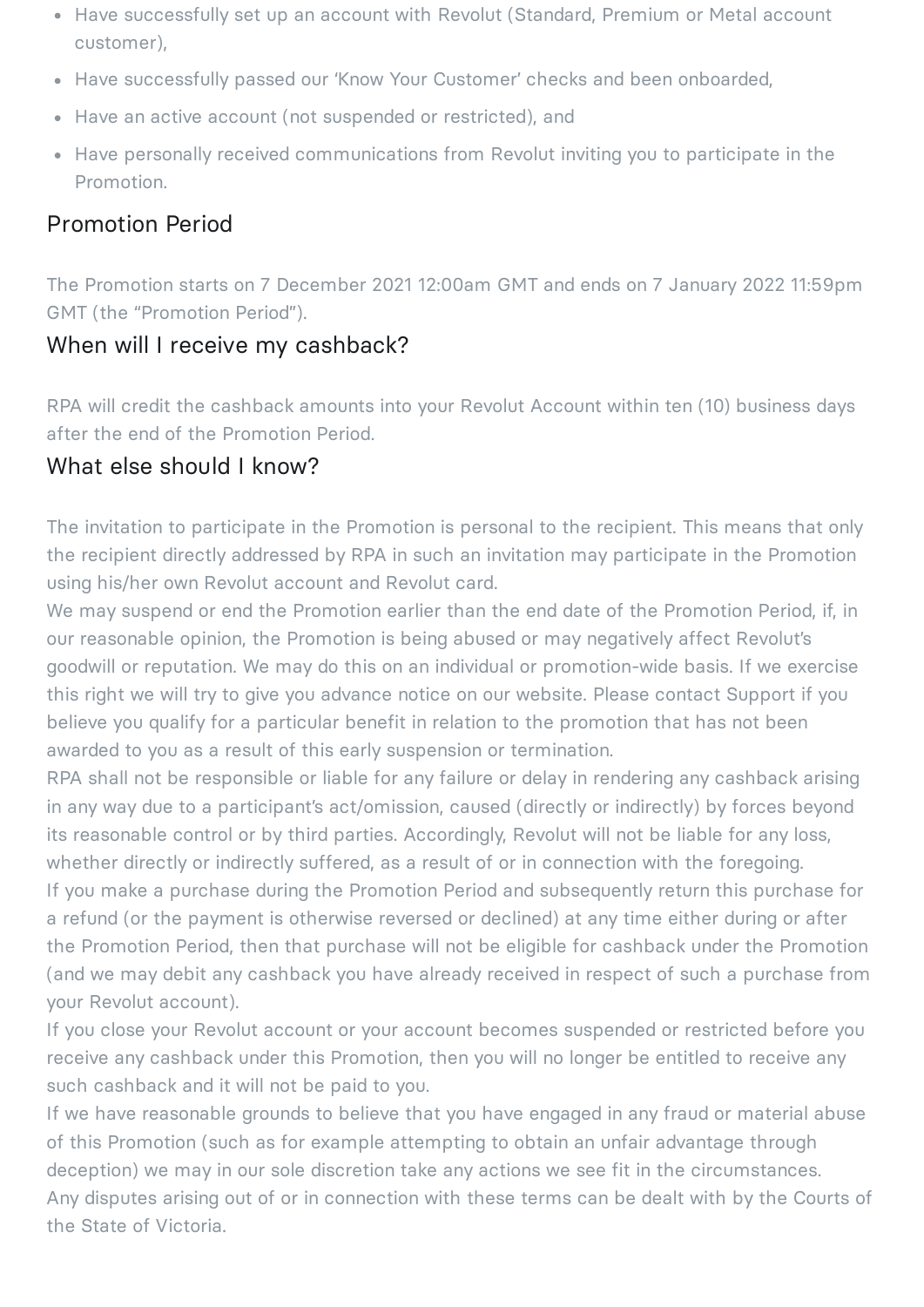# **Restaurant Cashback Promotion - Revolut Australia**

# Terms and Conditions

Welcome to the December 2021 Revolut Australia Restaurants Cashback Promotion (the "**Promotion**"), offered by Revolut Payments Australia Pty Ltd (ABN 21 634 823 180) ("**RPA**", "**Revolut**", "**we**", "**our**" or "**us**").

The terms and conditions of the Promotion are set out below. These terms and conditions apply in addition to the other terms and conditions that apply to you as a customer of RPA, including the [Personal](https://www.revolut.com/en-AU/legal/terms) Terms and Fees and [Charges](https://www.revolut.com/en-AU/legal/fees) Section.

#### What is the Promotion?

The Promotion is the opportunity for Eligible Customers to receive 10% cashback on transactions made at eligible restaurants ("**Eligible Transactions**") during the Promotion Period. The total aggregate cashback you can earn on Eligible Transactions under the Promotion is capped at \$10. The cashback offering in this Promotion is in addition to the regular cashback earned by Metal customers for spending with their Revolut card. This Promotion is limited to the first 2,000 Eligible Customers (please read the below sections for more information on eligibility).

### What is an Eligible Transaction?

For the purpose of the Promotion, an Eligible Transaction is a payment made with a Revolut card to a merchant whose merchant category code ("MCC") is designated as MCC 5811 (being caterers and meal delivery services), MCC 5812-5813 (being bars & pubs, cafes, eating places, drinking places and restaurants), and MCC 5814 (being fast food restaurants).

RPA is not responsible for designating MCCs and has no control over the same. You acknowledge and agree that we are not responsible for providing you with any advice on whether a purchase is/will be an Eligible Purchase and/or regarding MCC codes.

# Who is eligible to participate in the Promotion?

In order to participate in the Promotion, participants must be an Eligible Customer of RPA. To be considered an "**Eligible Customer**", you must:

- Have downloaded the Revolut app,
- Have successfully set up an account with Revolut (Standard, Premium or Metal account customer),
- Have successfully passed our 'Know Your Customer' checks and been onboarded,
- Have an active account (not suspended or restricted), and
- Have personally received communications from RPA inviting you to participate in the Promotion.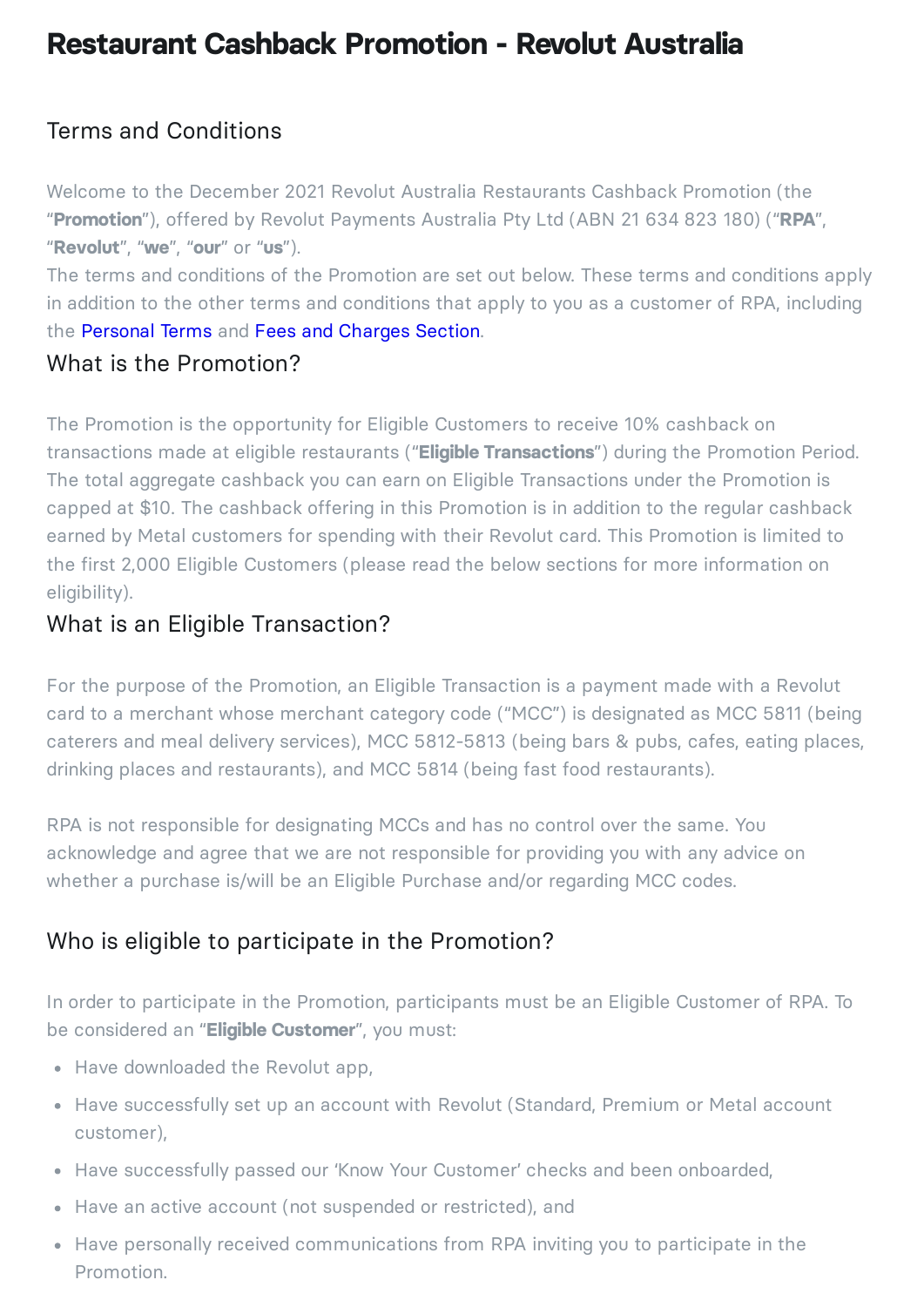### Promotion Period

The Promotion starts on 2 December 2021 12:00am GMT and ends on 16 December 2021 11:59pm GMT, or such earlier time as may be determined by RPA (the "**Promotion Period**").

### When will I receive my cashback?

RPA will credit the cashback amounts into your Revolut account within ten (**10**) business days after the end of the Promotion Period.

#### What else should I know?

The invitation to participate in the Promotion is personal to the recipient. This means that only the recipient directly addressed by RPA in such an invitation may participate in the Promotion using his/her own Revolut account and Revolut card.

RPA reserves the right to change, modify and/or supplement these Terms and Conditions, and to modify, cancel or suspend the Promotion at its sole discretion at any time with immediate effect. This includes the right to reduce or increase the total amount of Eligible Customers that may participate in this Promotion.

We may suspend or end the Promotion earlier than the end date of the Promotion Period, if, in our reasonable opinion, the Promotion is being abused or may negatively affect Revolut's goodwill or reputation. We may do this on an individual or promotion-wide basis. If we exercise this right we will try to give you advance notice on our website. Please contact Support if you believe you qualify for a particular benefit in relation to the Promotion that has not been awarded to you as a result of this early suspension or termination.

RPA shall not be responsible or liable for any failure or delay in rendering any cashback arising in any way due to a participant's act/omission, caused (directly or indirectly) by forces beyond its reasonable control or by third parties. Accordingly, Revolut will not be liable for any loss, whether directly or indirectly suffered, as a result of or in connection with the foregoing.

If you make an Eligible Transaction during the Promotion Period and the payment is subsequently reversed or declined at any time either during or after the Promotion Period, then that purchase will not be eligible for cashback under the Promotion (and we may debit any cashback you have already received in respect of such a purchase from your Revolut account). If you close your Revolut account or your account becomes suspended or restricted before you receive any cashback under this Promotion, then you will no longer be entitled to receive any such cashback and it will not be paid to you.

If we have reasonable grounds to believe that you have engaged in any fraud or material abuse of this Promotion (such as for example attempting to obtain an unfair advantage through deception) we may in our sole discretion take any actions we see fit in the circumstances. Any disputes arising out of or in connection with these terms can be dealt with by the Courts of the State of Victoria.

# **Revolut-Lime Cashback Promotion - Revolut Australia**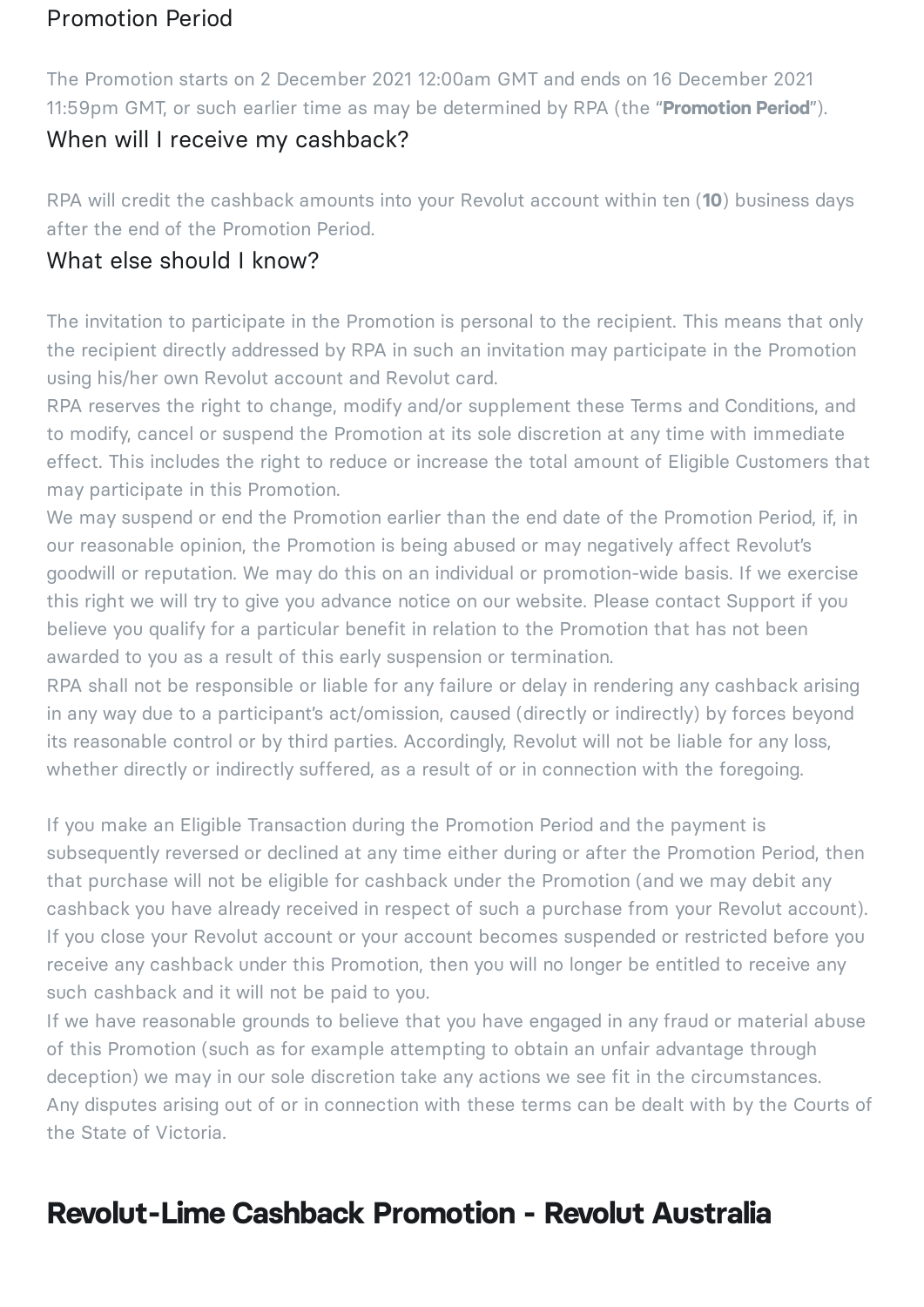# Terms and Conditions

Welcome to the Revolut-Lime Cashback Promotion (the "**Promotion**"), offered by Revolut Payments Australia Pty Ltd (ABN 21 634 823 180) ("**RPA**") and Lime Network Pty Ltd (ABN 21 628 322 930) ("**Lime**").

The terms and conditions of the Promotion are set out below. These apply in addition to RPA's [Personal](https://www.revolut.com/en-AU/legal/terms) Terms and Fees and [Charges](https://www.revolut.com/en-AU/legal/fees) Section as well as Lime's User [Agreement](https://www.li.me/user-agreement/au) and Terms of Service.

## What is the Promotion?

The Promotion is an opportunity for any new Revolut Standard, Premium or Metal plan customers to receive cashback when renting Lime products, including their electric bicycles ("Lime-E") and electric scooters ("Lime-S") during the Promotion Period (defined below). In particular:

- Revolut Standard customers will receive 50% cashback on the rental of Lime products during the Promotion Period (capped at \$15 total cashback);
- Revolut Premium customers will receive 60% cashback on the rental of Lime products during the Promotion Period (capped at \$20 total cashback); and
- Revolut Metal customers will receive 70% cashback on the rental of Lime products during the Promotion Period (capped \$25 total cashback)

The percentage of cashback you receive on any particular rental will depend on the plan to which you are subscribed at the time of the rental. This Promotion is limited to the first 5,000 Eligible Customers (please read the below section for more information on eligibility).

# Who is eligible to participate?

In order to participate in the Promotion, participants must be an Eligible Customer of Revolut. An **Eligible Customer** is a customer of Revolut who fulfils all the following criteria:

- 1. Have downloaded the Revolut App,
- 2. Have downloaded the Lime App,
- 3. Have an active Lime account,
- 4. Have applied for a new Revolut account with a registered address in the Australia and been successfully onboarded during the Promotion Period (please read below for more information on the Promotion Period),
- 5. Have not previously closed a Revolut account or had an account become suspended or restricted, and
- 6. Have selected your Revolut card as the method of payment for your ride on the Lime App.

#### Promotion Period

The Promotion commences on 1 December 2021 12.00am AEDT and finishes on 31st January 11.59pm AEDT, or such earlier time as may be determined by Lime or RPA (the "**Promotion**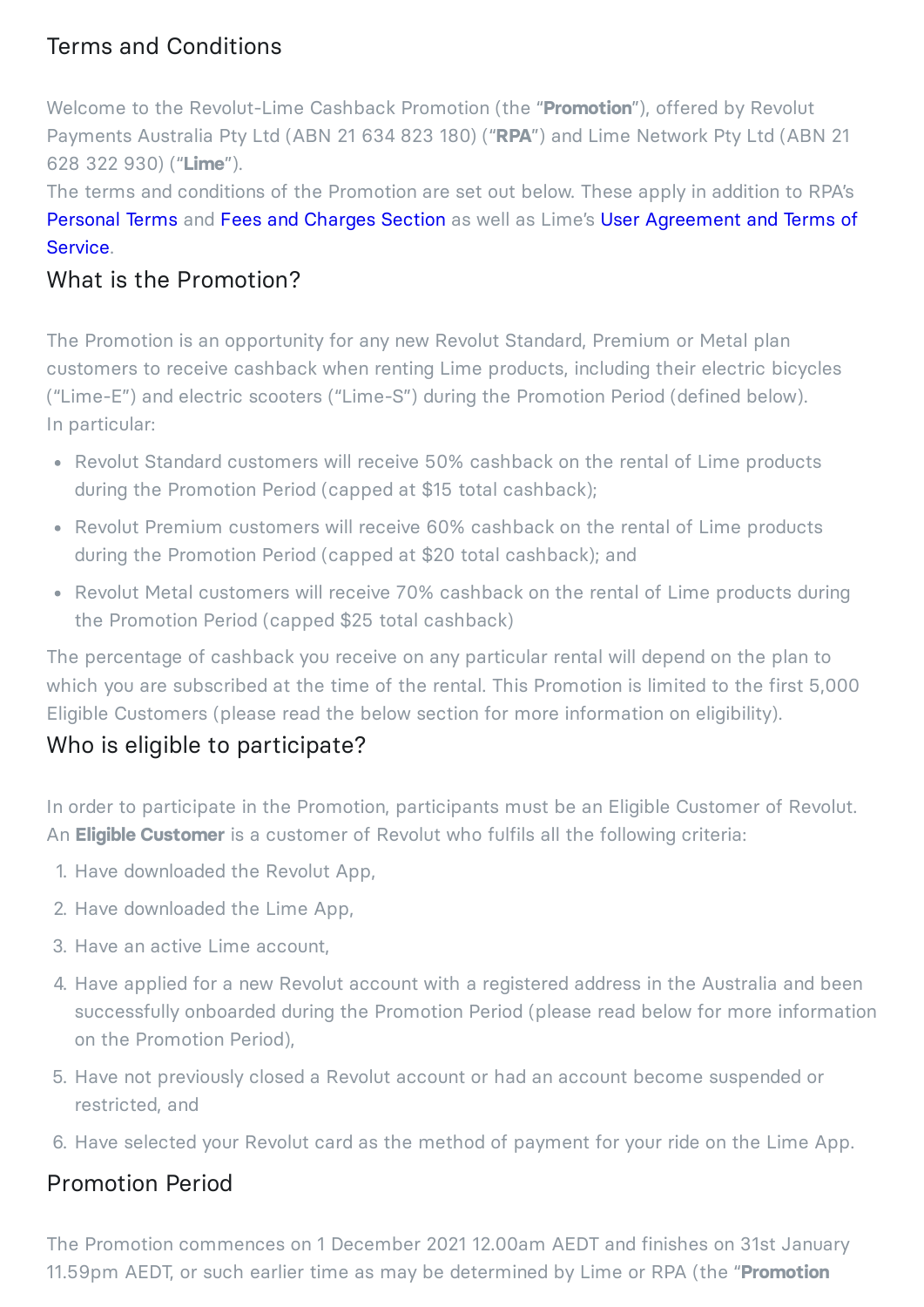**Period**").

## When should I receive my cashback?

RPA will credit the cashback amounts into your Revolut Account within fifteen (15) business days after the end of the Promotion Period.

## What else should I know?

The rental of Lime's products is subject to availability. Products displayed on the Lime App may not be available at all times in the area which you are located and may be substituted with a service of at least the same quality or discontinued at any time.

For Metal customers, cashback earned in this Promotion will be paid in addition to cashback earned as part of the Metal plan.

RPA and Lime reserve the right to amend these terms and conditions, without prior notice. This includes the right to reduce the term of the Promotion Period specified above, if the total amount of Eligible Customers exceeds 5,000 before the Promotion Period has ended.

RPA and Lime may suspend or end the Promotion early if, in our reasonable opinion, the Promotion is being abused or may negatively affect RPA or Lime's goodwill or reputation. RPA and Lime may do this on an individual or promotion-wide basis. If RPA and Lime exercise this right they will try to give customers advance notice on their respective websites.

Please contact Revolut Support via the Revolut App if you believe you qualify for a particular benefit in relation to the promotion that has not been awarded to you.

If you close your RPA account or your account becomes suspended or restricted before you receive any cashback under this Promotion, then you will no longer be entitled to receive any such cashback and it will not be paid to you.

If RPA or Lime have reasonable grounds to believe that you have engaged in any fraud or material abuse of this Promotion (such as for example attempting to obtain an unfair advantage through deception) RPA or Lime may in our sole discretion take any actions we see fit in the circumstances.

Events beyond the control of RPA may occur that render the awarding of the cashback impossible. Accordingly, RPA will not be liable for any loss, whether directly or indirectly suffered, as a result of an event outside of its control.

Any disputes arising out of or in connection with these terms can be dealt with by the Courts of the State of Victoria.

# **Revolut Australia November 2021 Cashback Promotion**

## Terms and Conditions

Welcome to the November 2021 Revolut Australia Cashback Promotion (the "Promotion"), offered by Revolut Payments Australia Pty Ltd (ABN 21 634 823 180) ("RPA"). The terms and conditions of the Promotion are set out below. These apply in addition to RPA's Personal Terms and Fees and Charges Section.

#### What is the Promotion?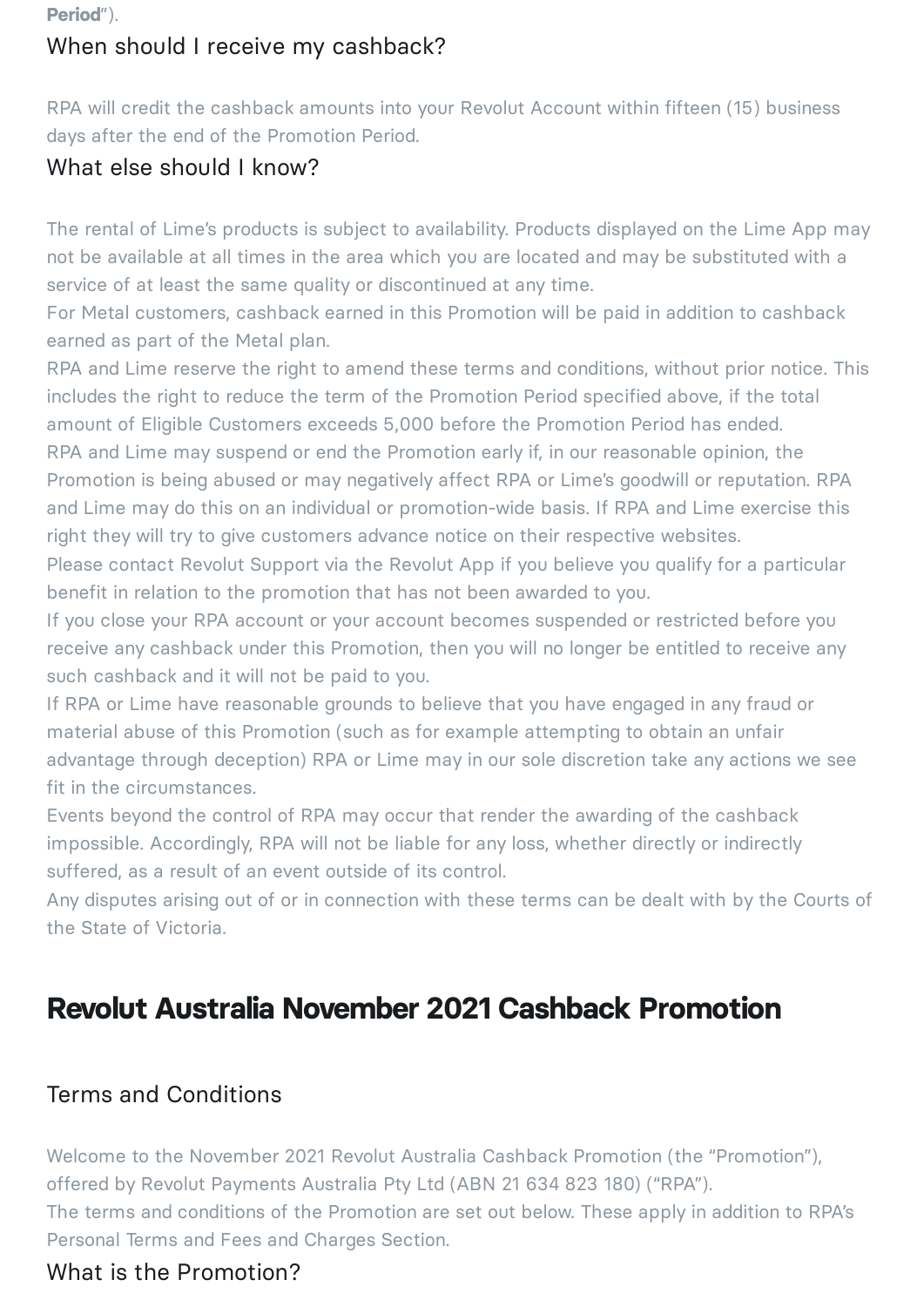The Promotion is the opportunity for select RPA customers to receive cashback on domestic purchases during the Promotion Period. The eligibility criteria and steps customers need to take in order to receive the cashback are set out below.

## Who is eligible to participate in the Promotion?

To be eligible to participate in the Promotion, you must:

- Have downloaded the Revolut app,
- Have successfully set up an account with Revolut,
- Have successfully passed our 'Know Your Customer' checks,
- Have an active account (not suspended or restricted), and
- Have personally received an email from Revolut inviting you to participate in the Promotion.

# How will I be entitled to earn cashback and how much will I receive?

If you fulfill the eligibility criteria set out above, you will be entitled to receive the percentage of cashback specified in your invitation email on domestic purchases you make using your Revolut card (whether virtual or physical) during the Promotion Period. This is subject to the total cashback limit specified in your invitation email. Any purchases you make in excess of that total cashback limit will not qualify for cashback under this Promotion.

## Promotion Period

The Promotion starts on 1 November 2021 12:00am (GMT) and ends on 1 December 2021 11:59pm (GMT) (the "Promotion Period").

## What are domestic purchases?

Domestic purchases are:

- In-store card payments where the purchase is made in Australia, and
- Online card payments where the merchant is located in Australia.

For the purposes of assessing whether a purchase is a domestic purchase, we will rely on data provided to RPA by third party card schemes.

#### When will I receive my cashback?

RPA will credit the cashback amounts into your Revolut Account within ten (10) business days after the end of the Promotion Period.

#### What else should I know?

The invitation to participate in the Promotion is personal to the recipient. This means that only the recipient directly addressed by RPA in such an invitation may participate in the Promotion using his/her own Revolut account and Revolut card.

For Metal customers, cashback earned in this Promotion will be paid in addition to cashback earned as part of the Metal plan.